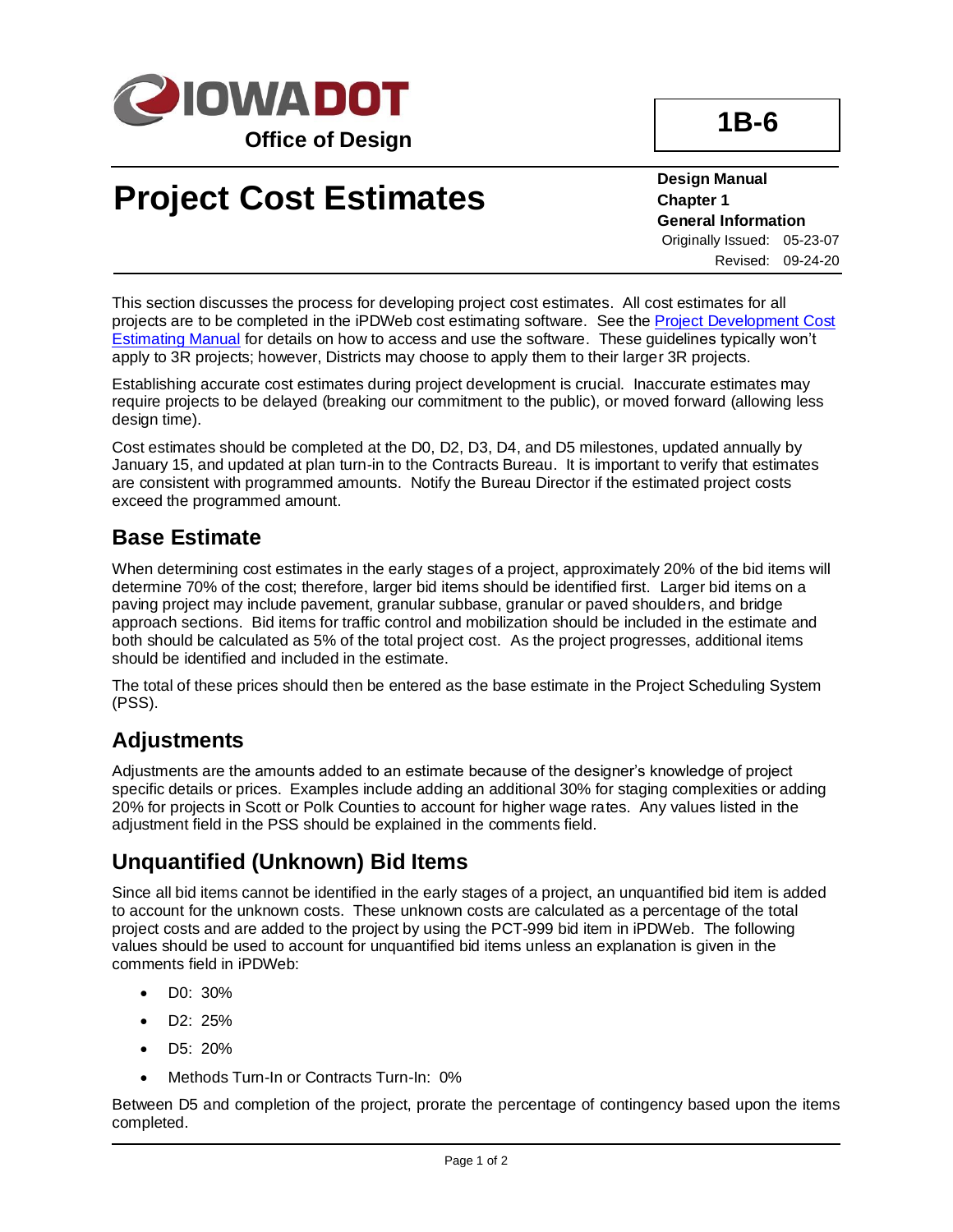### **Inflation**

Construction prices are inflated at a rate of 4.5% per year. PSS will add inflation based upon the program year entered.